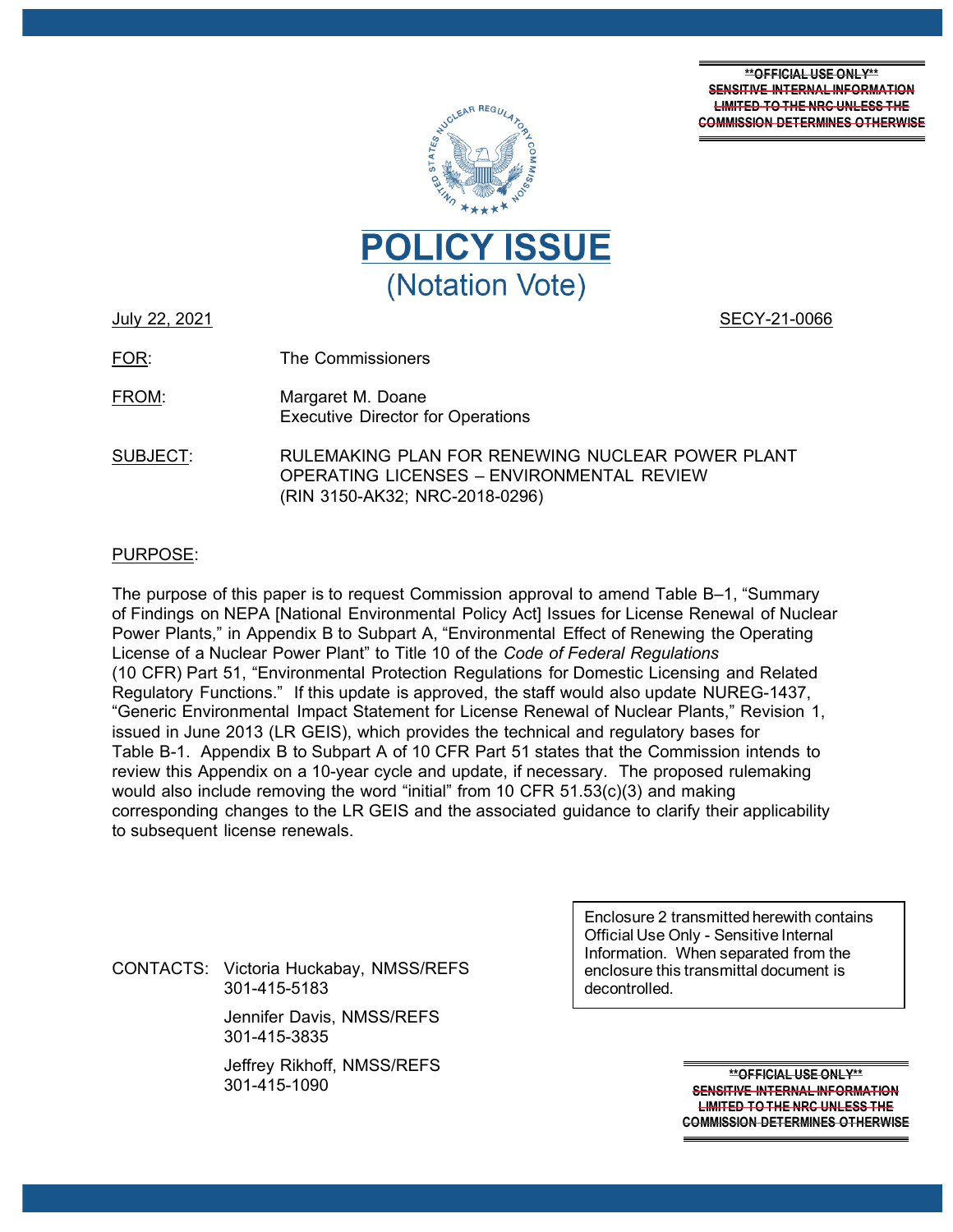## SUMMARY:

In accordance with the June 5, 1996, *Federal Register* notice for the final license renewal rule (61 FR [28467;](https://www.federalregister.gov/documents/1996/06/05/96-13874/environmental-review-for-renewal-of-nuclear-power-plant-operating-licenses) page 28468), the U.S. Nuclear Regulatory Commission (NRC) staff initiated the latest 10-year review of Appendix B approximately 7 years after completion of the previous rulemaking. The previous revision cycle was completed with the issuance of a final rule and LR GEIS, Revision 1, on June 20, 2013 (78 FR 37281). In accordance with 10 CFR Part 51, Appendix B, the NRC published a scoping meeting notice in the *Federal Register* on August 4, 2020 (85 FR [47252\).](https://www.federalregister.gov/documents/2020/08/04/2020-16952/notice-of-intent-to-review-and-update-the-generic-environmental-impact-statement-for-license-renewal) The scoping notice indicated the results of the NRC's review and invited public comments and proposals for other areas that should be updated. This rulemaking plan provides staff's rationale for updating the summary of findings in Appendix B and the LR GEIS and provides rulemaking alternatives for updating the text in the regulations. Each alternative includes the removal of the word "initial" from 10 CFR  $51.53(c)(3)$  to clarify that the regulations, LR GEIS, and associated guidance apply to subsequent license renewals. The staff's recommended alternative would combine the 10-year review and update with the clarification of 10 CFR 51.53(c)(3) to increase efficiency, improve the quality of the LR GEIS, and avoid risk from piecemeal updates to NEPA documents.

### BACKGROUND:

The introduction to Appendix B to Subpart A of 10 CFR Part 51 states that, on a 10-year cycle, the Commission intends to review the material in Appendix B, including Table B–1, and update it, if necessary. Per the final license renewal rule (61 FR [28467;](https://www.federalregister.gov/documents/1996/06/05/96-13874/environmental-review-for-renewal-of-nuclear-power-plant-operating-licenses) June 5, 1996), the review was initiated in April 2020, approximately 7 years after the completion of the previous revision cycle in June 2013. A working group was established to conduct the 10-year review.

The working group considered lessons learned and knowledge gained from 12 initial and 3 subsequent (i.e., second) license renewal environmental reviews conducted since 2013 to identify potential improvements to the rule and LR GEIS that would enhance the license renewal environmental review process. The 10-year review and update process established by the Commission ensures that the license renewal review process remains efficient and that the analyses of environmental impacts in the LR GEIS remain relevant. In particular, the working group focused on improvements that would support future subsequent license renewal environmental reviews. As a specific example, this proposed rulemaking would remove the word "initial" from 10 CFR 51.53(c)(3) and revise the LR GEIS to clarify its applicability to subsequent license renewals.

The working group also considered recent changes to environmental laws, regulations, and other environmental-related information and assessed the need to further amend the NRC's regulations. In accordance with Appendix B, the NRC published in the *Federal Register* on August 4, 2020 (85 FR [47252\),](https://www.federalregister.gov/documents/2020/08/04/2020-16952/notice-of-intent-to-review-and-update-the-generic-environmental-impact-statement-for-license-renewal) a scoping notice that indicated the results of the NRC staff's review and invited public comments and proposals for other areas of the LR GEIS that should be updated. The scoping notice initiated a 90-day public comment period and notified the public of four public webinars. These meetings took place on August 19 and 27, 2020 (an afternoon and evening session each day), and the scoping summary report has been developed (Agencywide Documents Access and Management System (ADAMS) Accession No. ML21039A574). The staff also contacted State government agencies and Tribal officials (ADAMS Accession No. ML20171A399) to inform them of the NRC's intention to review, and potentially update, the LR GEIS.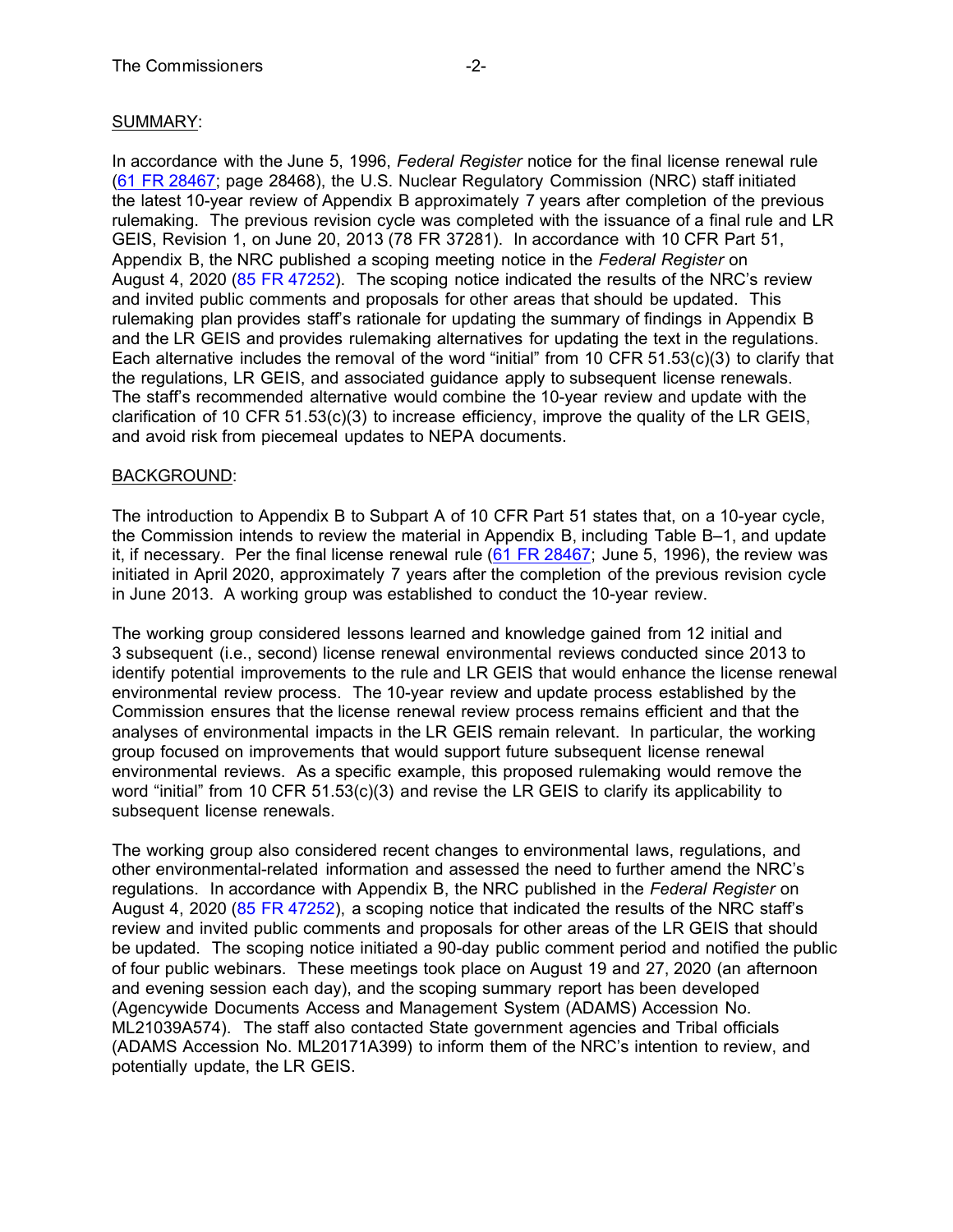The primary purpose for the LR GEIS is to identify all the potential environmental effects of license renewal and evaluate those environmental impacts considered to be generic, or common, to all nuclear power plants, or a subset of plants. The LR GEIS also determines the issues that need to be addressed in nuclear plant-specific environmental reviews—that is, in supplemental environmental impact statements to the LR GEIS.

The LR GEIS has been effective in focusing license renewal environmental reviews on important site-specific issues and concerns at each nuclear power plant site; this increases the overall efficiency of NRC's environmental reviews. The update will consider lessons learned and knowledge gained about environmental issues of public concern during nuclear plant-specific license renewal environmental reviews. The staff also considers public comments to help validate existing and identify new environmental issues. In revising the LR GEIS, the NRC staff will consider the need to modify, add to, consolidate, or delete any of the environmental issues evaluated in the LR GEIS.

The NEPA issues listed in Table B–1 in Appendix B are characterized as either Category 1 or Category 2. Category 1 issues are considered generic, as the impacts have been found to be essentially the same or similar at all, or a subset of, nuclear plants. Category 1 impacts are addressed in the LR GEIS and usually are not evaluated in nuclear plant-specific environmental reviews unless new and significant information has been found that provides a significantly different picture of the environmental consequences of license renewal from the findings presented in the LR GEIS. Category 2 issues are impact issues that need to be addressed in nuclear plant-specific environmental reviews. Table B–1 summarizes the results of the previous 10-year review as findings on NEPA issues for license renewal of nuclear power plants.

The following sections present the staff's proposed rulemaking plan.

## DISCUSSION:

Title

Renewing Nuclear Power Plant Operating Licenses – Environmental Review

### **Regulation**

This rulemaking will update 10 CFR Part 51 environmental protection regulations specific to nuclear power plant license renewal in Appendix B to Subpart A and 10 CFR 51.53(c).

### Regulatory Issue

The regulations in 10 CFR Part 51 state that the Commission intends to review Appendix B, Table B–1, along with technical supporting documentation (NUREG-1437), on a 10-year cycle and update it, if necessary. The LR GEIS provides the technical and regulatory bases for the summary of findings on NEPA issues in Table B–1 in Appendix B to Subpart A of 10 CFR Part 51. The staff completed its review and identified several NEPA and license renewal-related issues for possible revision and update. Detailed information about these issues are provided under "Description of Rulemaking: Scope," below.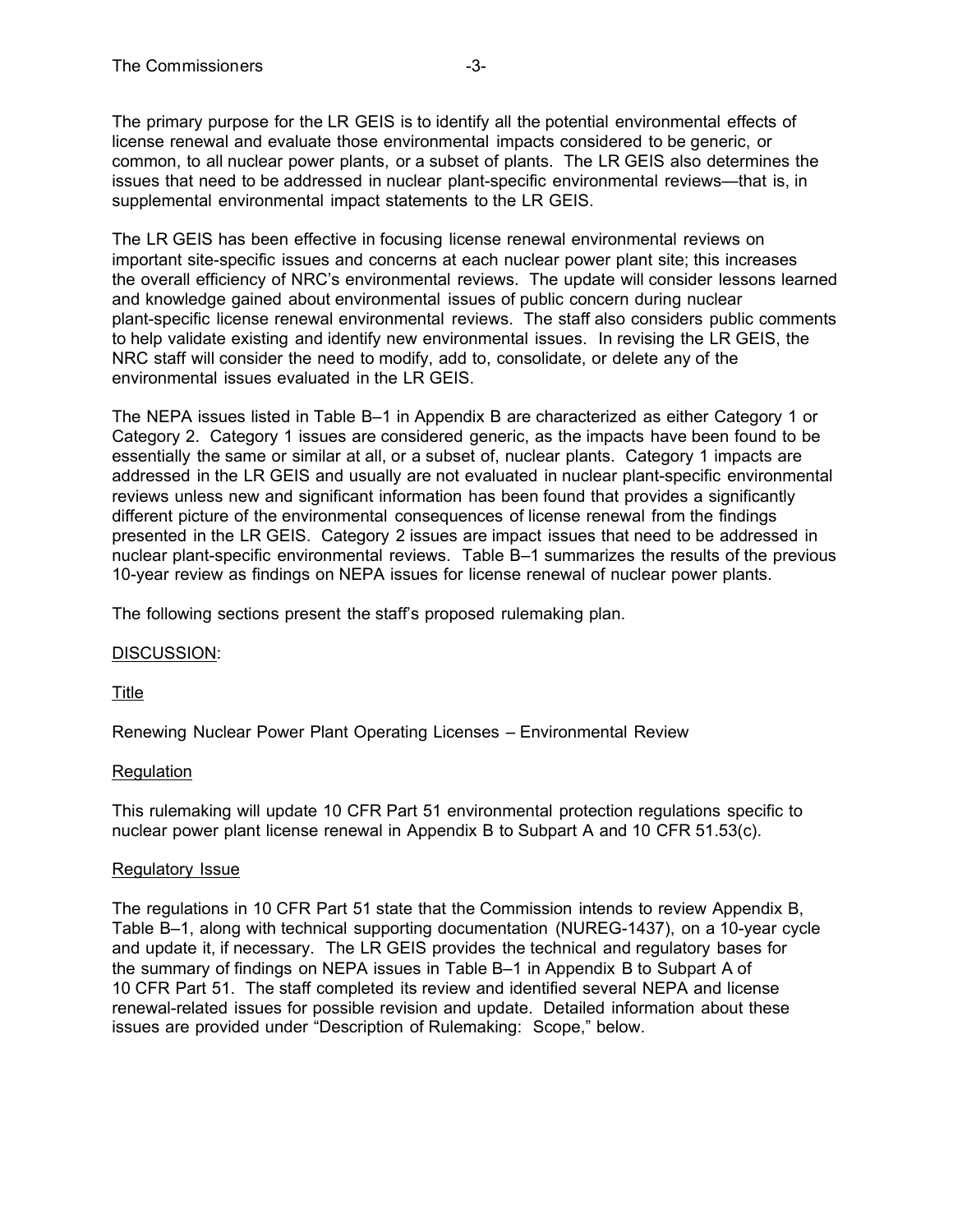# Existing Regulatory Framework

The existing regulatory framework consists of the following regulations and guidance:

- regulations:
	- Table B–1 in Appendix B to Subpart A of 10 CFR Part 51
	- $-$  10 CFR 51.53(c)
	- $-$  10 CFR 51.71(d)
	- $-$  10 CFR 51.95(c)
- technical and regulatory basis document:
	- NUREG-1437, Revision 1 (LR GEIS)
- guidance:
	- Regulatory Guide 4.2, Supplement 1, Revision 1, "Preparation of Environmental Reports for Nuclear Power Plant License Renewal Applications," issued June 2013
	- NUREG-1555, Supplement 1, Revision 1, "Standard Review Plans for Environmental Reviews for Nuclear Power Plants, Supplement 1: Operating License Renewal," issued June 2013

### Explanation of Why Rulemaking is the Preferred Solution

Since 1996, the LR GEIS and the rule have increased the efficiency of the license renewal environmental review process by documenting those environmental impacts that are generic and well understood. As explained in the LR GEIS and the rule, environmental laws, regulations, and requirements can change over time, affecting the findings on NEPA issues in Table B–1 in Appendix B to Subpart A of 10 CFR Part 51 and the LR GEIS. Additionally, the NRC has identified new issues for consideration in license renewal environmental reviews since the last update in 2013.

Rulemaking is the preferred solution because it would remove ambiguities in the current regulation and clarify the applicability of the LR GEIS to subsequent license renewals. For example, 10 CFR 51.53(c)(3) refers to "applicants seeking an initial renewed license." In addition, it would codify the improvements and efficiencies captured in license renewal environmental reviews since the previous update and incorporate new information and reflect changes in environmental laws and regulations. These improvements would reduce the regulatory burden for both the NRC and license renewal applicants and enhance the quality of the LR GEIS.

Based on the results of the preliminary review and public scoping efforts, the staff has determined that changes to 10 CFR Part 51 are appropriate. In determining the recommended scope of the rulemaking, the staff identified three alternatives for the Commission's consideration:

1) Integrated rulemaking: combine the 10-year review and update rulemaking to amend Table B-1 in Appendix B and update the LR GEIS and associated guidance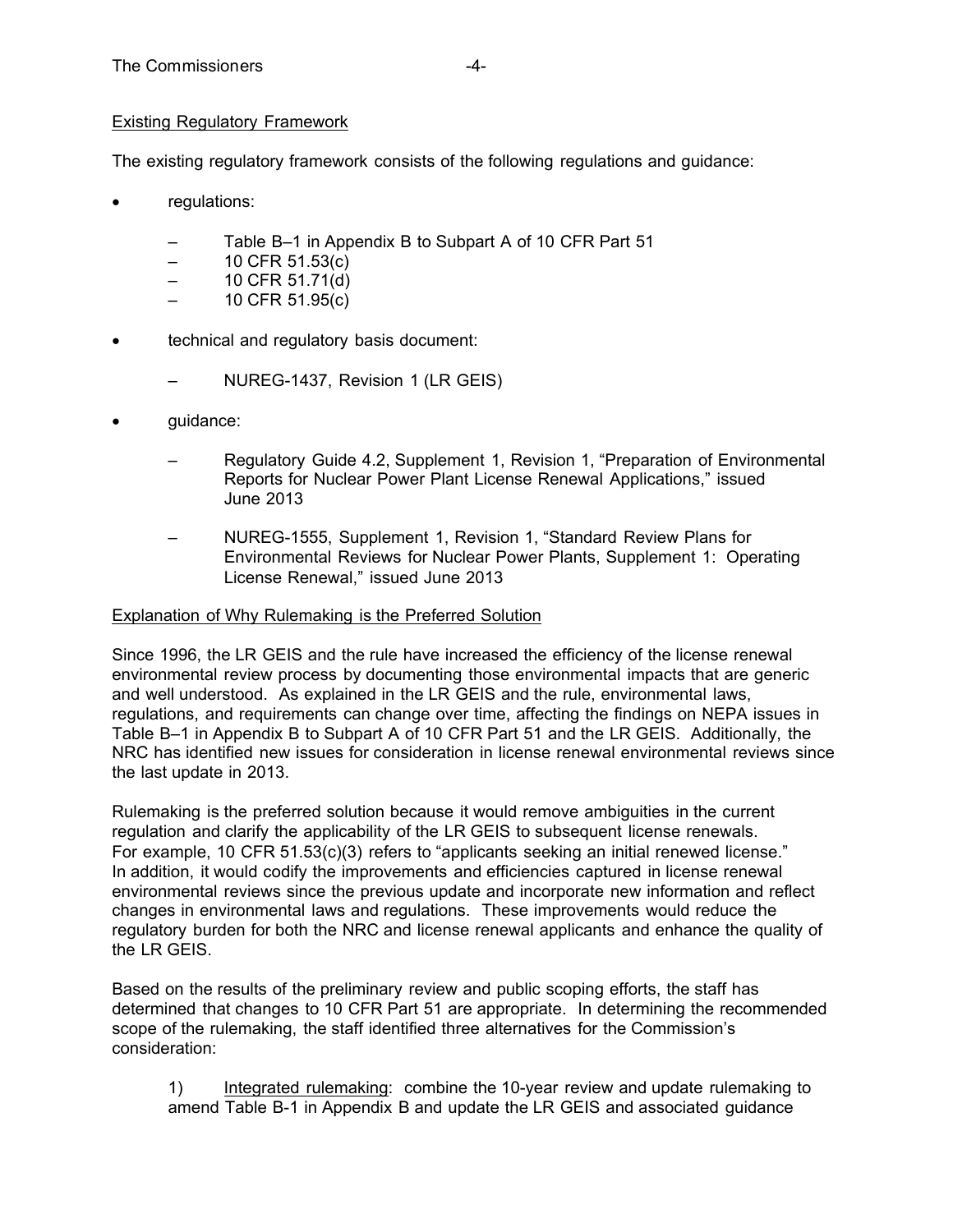2) Conduct sequential rulemakings: conduct a targeted (a smaller, narrowlyfocused) rulemaking to remove the word "initial" and make corresponding changes to the technical basis that support its removal before proceeding with the 10-year review and update rulemaking to address the remaining NEPA and license renewal-related issues in the rule, LR GEIS, and associated guidance documents; or

3) Targeted rulemaking: conduct a smaller, narrowly-focused rulemaking to remove the word "initial" and corresponding changes that support its removal in the rule, LR GEIS, and associated guidance documents – deferring the remaining NEPA and license renewal-related issues to the next 10-year review and update revision cycle.

The staff recommends Alternative 1, as it constitutes the most efficient use of rulemaking resources. This alternative would update the LR GEIS on the contemplated 10-year cycle which would conclude in 2023. This alternative would also clarify that the LR GEIS and the regulations apply to subsequent license renewal reviews, remove the word "initial" from the regulations, and make corresponding changes in Table B-1, the LR GEIS, and associated guidance.

Alternative 2, while accomplishing the same objectives as Alternative 1, would resolve perceived ambiguities related to subsequent license renewals in the regulations and LR GEIS sooner, but would require additional time and resources to complete the 10-year review and update. The 10-year review and update would be delayed by at least 3 years (i.e., completed by 2026), thereby delaying the realization of benefits (i.e., improvements and environmental lessons learned since 2013).

Alternative 3 would resolve perceived ambiguities related to subsequent license renewals, but would not incorporate environmental efficiencies and improvements identified by the staff (see Scope below), as these improvements would be deferred to the next 10-year revision cycle which would commence in 2030. Consequently, the staff and license renewal applicants would not benefit from these improvements during this 10-year cycle. Additionally, Alternatives 2 and 3 may encompass enhanced risk to the extent the agency would reissue the LR GEIS to clarify ambiguities related to subsequent license renewal, but not necessarily take a "hard look" at other environmental issues, including other known issues discussed below.

# Description of Rulemaking: Scope

Each of the alternatives would amend the summary of findings on NEPA issues in Appendix B to Subpart A of 10 CFR Part 51 and update the LR GEIS, but the schedule and resource requirements would differ for each. Implementation of Alternative 3 would defer implementation of certain LR GEIS improvements and increase the scope and level of effort for the next 10-year review and update revision cycle, as compared to Alternatives 1 and 2. This is because the staff would need to consider lessons learned and knowledge gained (e.g., environmental operating experience, regulatory changes) since 2013 through the next 10-year review and update revision cycle, which would occur approximately in the year 2030.

The NEPA and environmental issues that the staff proposes to revise and update, discussed below, would incorporate lessons learned and knowledge gained from license renewals conducted since 2013. These include, but are not limited to, reflecting recent changes to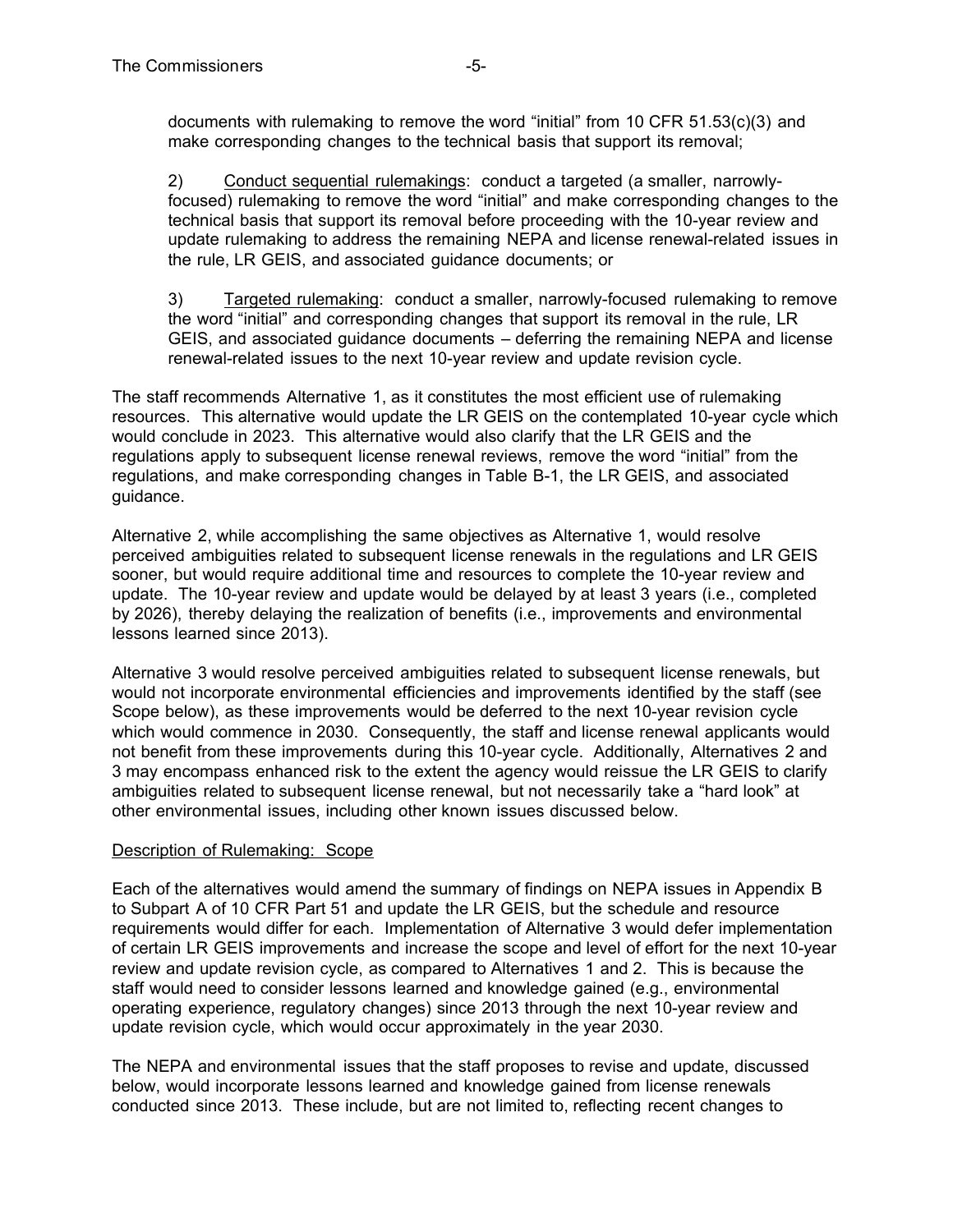environmental laws, regulations, and other environmental related information; incorporating best practices for environmental reviews; and reflecting changes in current and emerging nuclear generation and other replacement power technologies. The staff anticipates that the full scope of these changes would, if implemented, reduce applicant burden in preparing environmental reports; improve the efficiency of staff reviews; better reflect emerging technologies; improve alignment with industry and other Federal agency standards and guidance; and improve the clarity of the LR GEIS. Enclosure 1 to this report summarizes comments and proposals received during the public scoping period. In the *Federal Register* notice, the staff proposed the following NEPA and license renewal-related issues needing revision and possible update for the 10-year review:

Subsequent License Renewal Issue:

• *Subsequent license renewals and the word "initial" (revise the LR GEIS and amend the rule to remove inconsistencies and ambiguity)*—The analyses and findings in the LR GEIS are intended to apply to every license renewal environmental review, including subsequent reviews. The staff proposes to clarify that the generic effects of license renewal evaluated in the LR GEIS are not limited to the initial renewal and can also be applied to subsequent renewals.

Petitioners intervening in license renewal proceedings have argued that the word "initial" in 10 CFR 51.53(c)(3) indicates the regulation only applies to initial license renewals and not subsequent renewals. Petitioners have also asserted that the language in the LR GEIS and the summary of findings in Table B–1 in Appendix B do not support subsequent renewals. This is due to potential ambiguities and inconsistencies in the LR GEIS that suggest it may only address the environmental impacts of initial 20-year license renewals. The 1991 proposed rule used the word "initial" to support the staff's plan to prepare one-time license renewal environmental assessments that would support a generic alternatives analysis in which license renewal would be the preferred option through 2020 (56 FR 47016, pages 47018 and 47030). The word remained in the 1996 final rule and was not removed with other conforming changes in support of the Commission's stated policy to prepare environmental impact statements, with sitespecific alternative analyses, for license renewal reviews. In Commission Order CLI-20-03 (ADAMS Accession No. ML20114E147), the Commission upheld the Atomic Safety and Licensing Board's (ASLB) decision in the Turkey Point Units 3 and 4 proceeding finding that a holistic reading of 10 CFR Part 51 supports the conclusion that 10 CFR 51.53(c)(3) covers all applicants for license renewal, including subsequent license renewal applicants. The Commission also agreed with the ASLB that the regulatory language is ambiguous. Instead of conducting a targeted rulemaking to clarify the ambiguity, the staff recommends integrating the smaller, narrowly-focused rulemaking with the 10-year review and update of Table B-1 in Appendix B and the LR GEIS.

Issues to Improve the Efficiency and Continued Relevance of License Renewal Environmental Reviews:

• *Greenhouse gas emissions (update the LR GEIS and amend the rule to address this new NEPA issue)*—Executive Order 13990 directs the Council on Environmental Quality (CEQ) to revise and update its final guidance entitled ''Final Guidance for Federal Departments and Agencies on Consideration of Greenhouse Gas Emissions and the Effects of Climate Change in National Environmental Policy Act Reviews'' (81 FR 51866;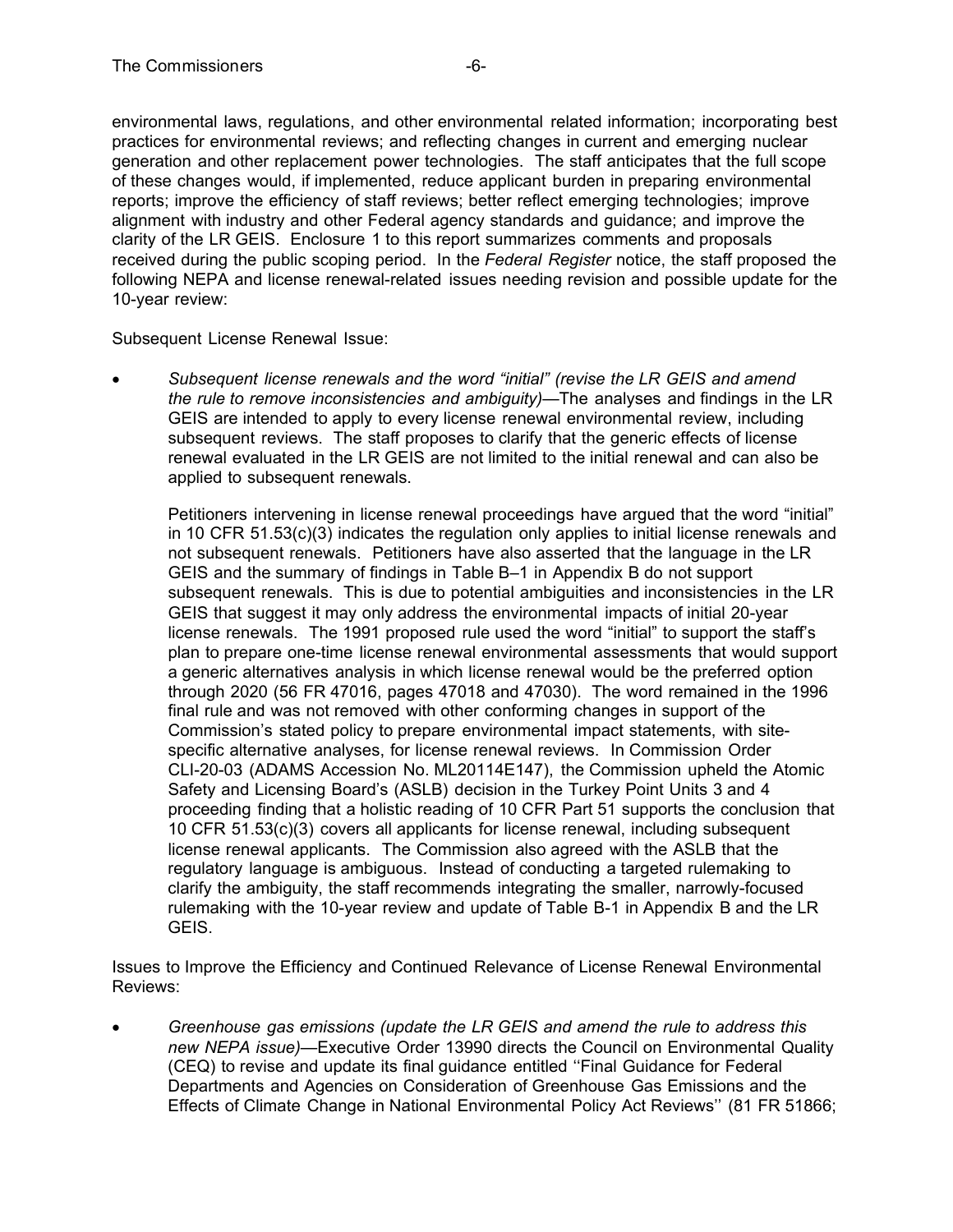August 5, 2016). The LR GEIS currently discusses greenhouse gas emissions as directed by the Commission in CLI–09–21 (November 3, 2009); therefore, the staff proposes to update the LR GEIS to ensure technical consistency with CEQ guidance on greenhouse gas emissions and climate change. In addition, the staff proposes to evaluate greenhouse gas emissions as a new NEPA issue in the LR GEIS. This issue would then be added to the summary of findings in 10 CFR Part 51, Appendix B to Subpart A, Table B–1.

- *New and significant information (update the LR GEIS to address this issue)***—Based on** public comment and recent petitions to intervene in license renewal proceedings, the staff has determined that the license renewal process would benefit from a better explanation of the meaning and purpose of new and significant information within the LR GEIS to enhance clarity and consistency in nuclear power plant-specific environmental reviews.
- *Groundwater quality degradation (plants with cooling ponds in salt marshes) (revise the LR GEIS and amend the rule to address these NEPA issues)*—The NEPA issue ''Groundwater quality degradation (plants with cooling ponds in salt marshes)'' affects two currently licensed nuclear plants. The staff proposes to consolidate this issue with ''Groundwater quality degradation resulting from water withdrawals'' and expand the evaluation to consider the environmental effects of saltwater intrusion and encroachment on adjacent surface water quality. The staff proposes to clarify the impacts of these NEPA issues in the LR GEIS and the rule.
- *Threatened, endangered, and protected species and essential fish habitat (revise the LR GEIS and amend the rule to address this NEPA issue)*—The staff would divide this Table B–1 issue into three separate NEPA issues based on Federal statute and interagency consultation requirements. This change would reorganize and clarify the discussion of this issue and would not alter the regulatory burden. The staff would modify the issue heading to "Federally Protected Species and Habitats" to exclude protection categories not requiring Federal interagency consultation (e.g., State-listed species) and clarify the meaning of the word "protected." The staff would include a finding for the protection of marine resources to address requirements under the National Marine Sanctuaries Act. The staff proposes to clarify the impacts of these NEPA issues in the LR GEIS and the rule.
- *Updated guidance on evaluating radiological doses to aquatic and terrestrial biota (update the LR GEIS to address this issue)*—The U.S. Department of Energy (DOE) recently updated DOE Standard 1153-2019, "Graded Approach to Evaluating Radiation Doses to Aquatic and Terrestrial Biota." The staff proposes to make conforming changes in the LR GEIS to address the DOE's new guidance.
- *Incorporate the guidance in Nuclear Energy Institute (NEI) 17-04, the revised Biological Effects of Ionizing Radiation (BEIR) VII report, and the Final Rule for Mitigating Severe Events at U.S. Reactors (update the LR GEIS and guidance documents to address this new information)*—The staff proposes to incorporate NEI 17-04, Revision 1, "Model SLR New and Significant Assessment Approach for SAMA [severe accident mitigation alternatives]" (November 12, 2019), in the LR GEIS and associated guidance. The NEI guidance explains how new and significant information about prior SAMA analyses should be considered in subsequent license renewal reviews. The staff also proposes to incorporate information from the National Research Council Committee's revised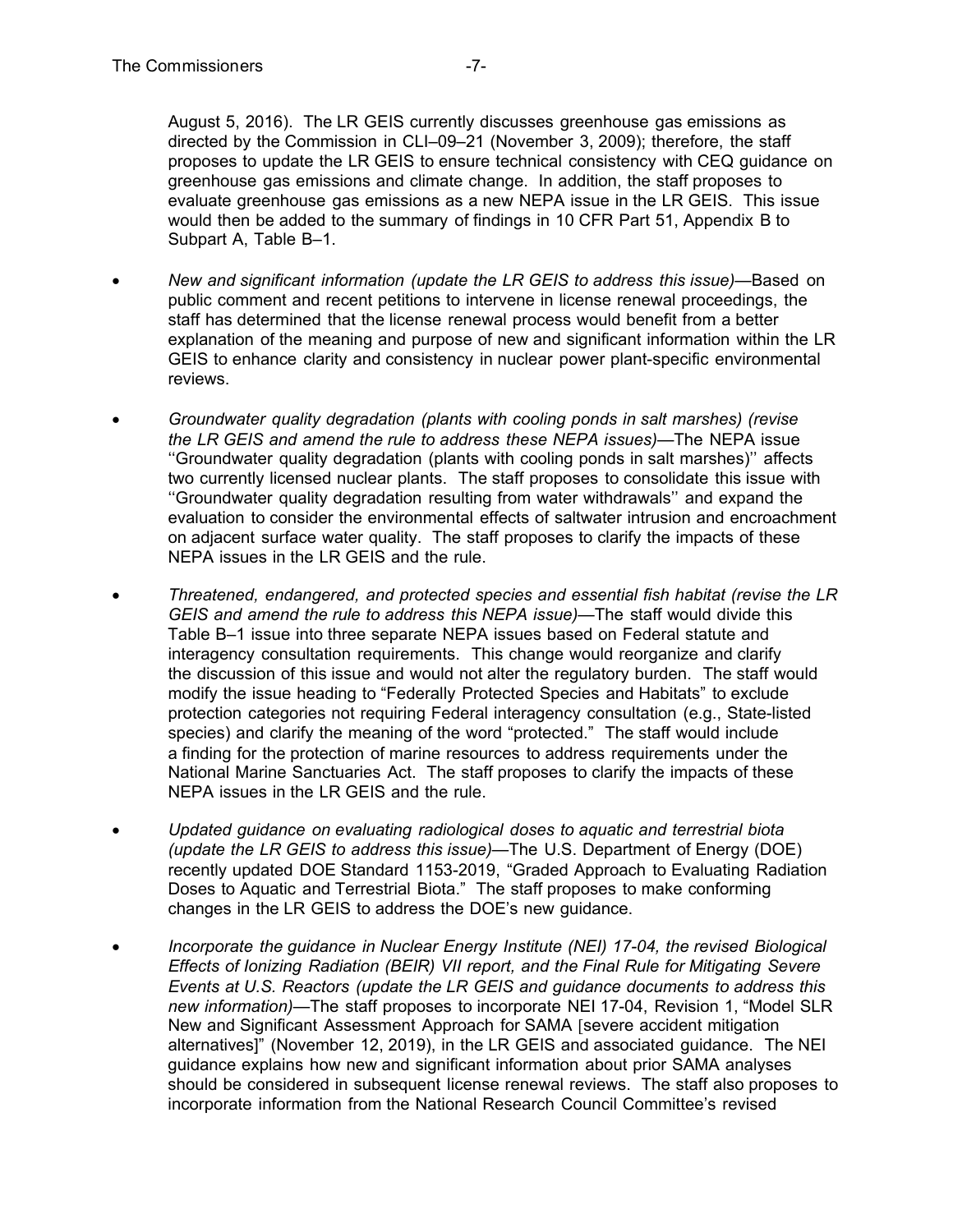BEIR VII report, "Health Risks from Exposure to Low Levels of Ionizing Radiation." Additionally, the staff proposes to address subsequent license review situations in which licensees did not use NEI 05-01, Revision A, "Severe Accident Mitigation Alternatives Analysis, Guidance Document" (November 2005). The staff also proposes to address the final rule for mitigation of beyond-design-basis events at U.S. reactors (84 FR [39684\)](https://www.govinfo.gov/content/pkg/FR-2019-08-09/pdf/2019-16600.pdf). The staff proposes to include all this information in the LR GEIS and associated guidance documents.

Consideration of Current and Emerging Environmental Review Issues:

- *Advanced and/or small modular reactors (SMRs)*
	- ‒ The NRC staff proposes updating the LR GEIS to provide a discussion of current and emerging replacement power technologies that would include a consideration of changes in renewable and nuclear generation technologies such as advanced reactors and SMRs. The staff also proposes to update and expand its comparative analysis of the range of reasonable alternatives to license renewal to include advanced reactors and SMRs.
	- ‒ An advanced reactor and SMR licensee at some point could apply for license renewal. The staff considered addressing advanced reactor and SMR license renewal environmental reviews in the LR GEIS. For example, the staff could provide a qualitative impacts analysis in the LR GEIS to lay the framework for generic environmental impact determinations for renewal of advanced reactor and SMRs by leveraging the generic environmental impact determinations for operating light-water reactors. Based on scoping feedback and due to the emerging nature of these technologies, the staff has determined that revisions to the rule to provide a license renewal framework for advanced reactors and SMRs are premature at this time. Consequently, the staff proposes to defer the consideration of advanced reactors and SMRs in the rule to the next revision cycle.
- *Include the environmental impacts of new, large, light-water reactors holding an operating license, construction permit, or combined license after June 30, 1995, (e.g., Vogtle Electric Generating Plant (Vogtle) Units 3 and 4) (update the LR GEIS and amend the rule to address this issue)*—NRC regulations limit the findings in 10 CFR Part 51, Appendix B to Subpart A, Table B–1, to nuclear plants licensed for operation or permitted for construction before June 30, 1995. NRC regulations at 10 CFR 51.53(c)(3) contain a similar restriction. However, the licensee for Vogtle Units 3 and 4 could apply for license renewal at a future date. The staff proposes to revise the LR GEIS and amend the regulations to consider large, light-water reactors permitted for construction after this date.
- *Consideration of more than 20-years of environmental impacts*
	- ‒ NRC regulations at 10 CFR 54.17(c) allows a license renewal application to be submitted within 20 years of license expiration, and NRC regulations at 10 CFR 54.31(b) specify that the renewed license will be for a term of 20 years plus the length of time remaining on the current license. As a result, renewed licenses may be for a term of 20 to 40 years. The NRC staff is considering updating the LR GEIS and the rule to clarify that the generic findings in the LR GEIS and rule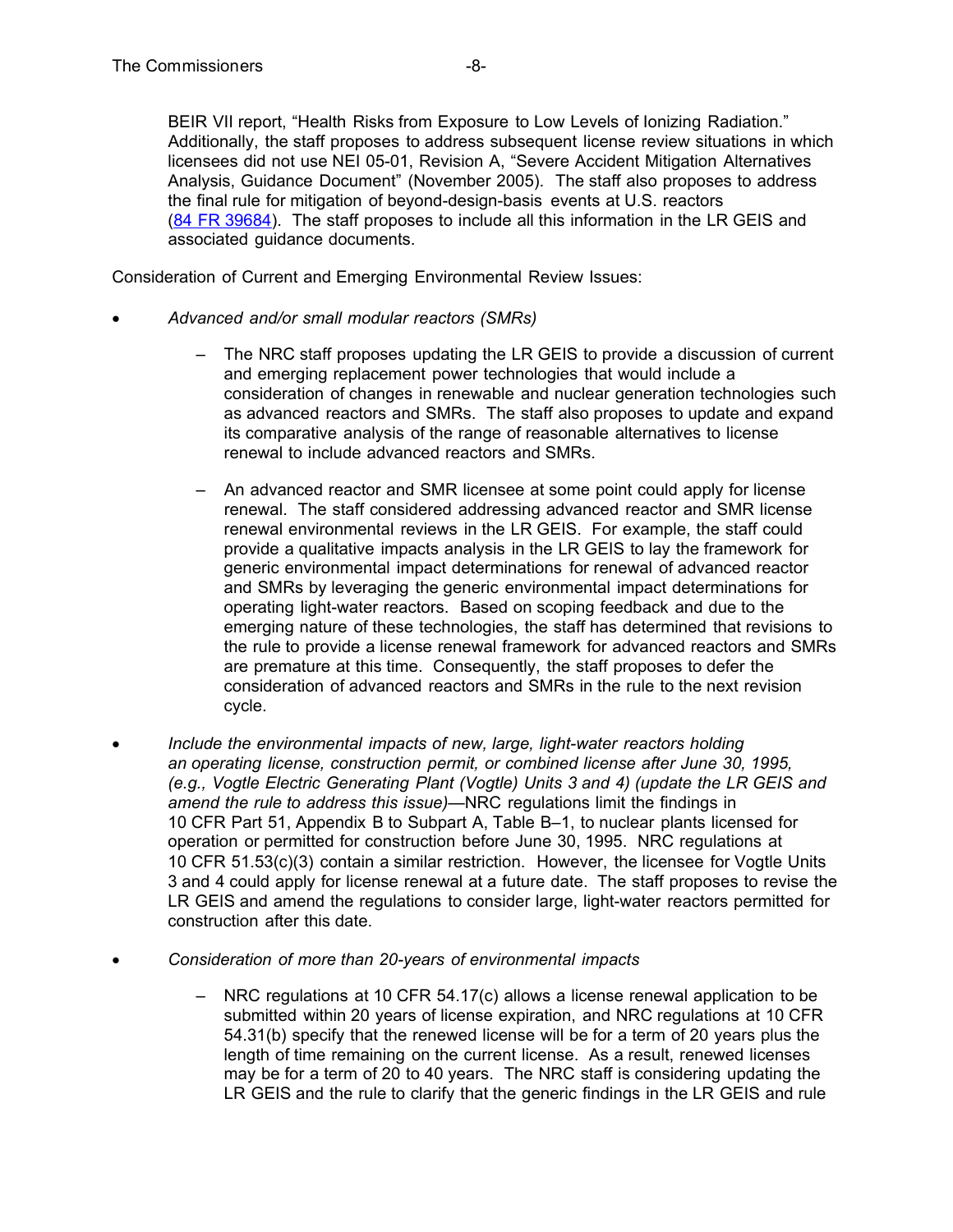‒ The Atomic Energy Act of 1954, as amended, allows the NRC to grant nuclear power plant operating licenses for up to 40 years. NRC regulations allow for the renewal of operating licenses for an additional 20 years. At the time the scoping notice was published, the Office of Nuclear Reactor Regulation (NRR) staff were considering the potential for extending the operating reactor license renewal period from 20 years to a maximum of 40 years. The staff subsequently decided to stop consideration of a 40-year license renewal term and has issued a closeout memo notifying the public of its decision (ADAMS Accession No. ML21117A007). Therefore, the staff is no longer considering 40-year license renewal terms as part of the review and update of the rule and LR GEIS.

The staff is also reviewing the CEQ's final rule, "Update to the Regulations Implementing the Procedural Provisions of the National Environmental Policy Act" (85 FR [43304;](https://www.govinfo.gov/content/pkg/FR-2020-07-16/pdf/2020-15179.pdf) July 16, 2020), and considering recent activities by CEQ to determine what effect it may have on the LR GEIS update. In Memorandum M-21-23, dated April 26, 2021 (ADAMS Accession No. ML21116A240), the Office of Management and Budget (OMB) informed executive departments and agencies that CEQ has identified the updated NEPA regulations for potential review for consistency with the administration's policies. In the interim, OMB has informed agencies that they are no longer expected to submit progress reports regarding implementation of the revised NEPA procedures. However, the staff does not believe that CEQ actions regarding the July 2020 final rule would impact the review and update of the rule and LR GEIS.

Alternatives 1 and 2 would fully address the scope of issues listed above, with the exception of the 40-year license renewal term, which is no longer under consideration by NRR staff, and advanced reactors and SMRs, which the staff determined to be premature at this time. Alternative 2 would require additional time and resources since it would involve two sequential rulemaking activities. Alternative 3 would resolve the ambiguity regarding subsequent license renewals discussed in the first bullet but would not incorporate any of the other environmental efficiencies listed above. Additionally, Alternatives 2 and 3 would encompass some risk because the agency would revise portions of the LR GEIS to clarify its applicability to subsequent license renewal without necessarily taking a "hard look" at other issues in the LR GEIS including identified areas in need of updating.

## Description of Rulemaking: Preliminary Backfitting and Issue Finality Analysis

This rulemaking does not constitute "backfitting," as defined in 10 CFR 50.109(a)(1) of the Backfit Rule and is not otherwise inconsistent with the applicable issue finality provisions in 10 CFR Part 52, "Licenses, Certifications, and Approvals for Nuclear Power Plants." This rulemaking does not meet the definition of a backfit, because it does not propose a "modification of or addition to systems, structures, components, or design of a facility; or the design approval or manufacturing license for a facility; or the procedures or organization required to design, construct or operate a facility." Similarly, this rulemaking does not constitute an action inconsistent with any of the issue finality provisions in 10 CFR Part 52.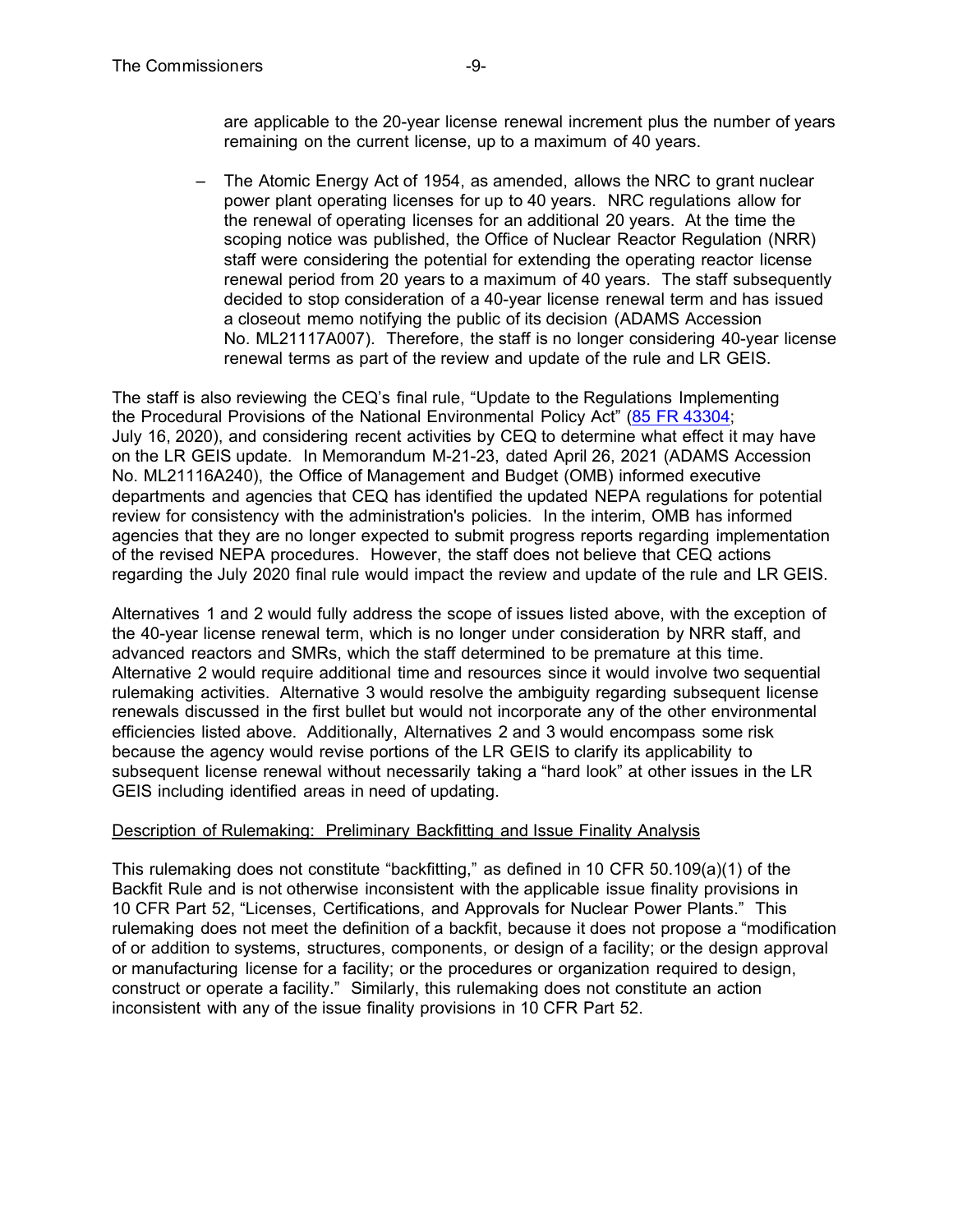# Description of Rulemaking: Estimated Schedule

The following is the estimated schedule for Alternative 1:

- Deliver proposed rule to the Commission 12 months after receipt of the Commission's staff requirements memorandum (SRM).
- Deliver final rule to the Commission  $-12$  months after the close of the comment period for the proposed rule.

Implementation of Alternative 2 would first clarify the applicability of the LR GEIS to subsequent license renewals, however, it would extend the Alternative 1 schedule by 3 years to provide additional time to conduct the second rulemaking to incorporate the remaining NEPA and related issues. This would delay the realization of benefits until 2026. In contrast, Alternative 3 could be accomplished in the same amount of time as Alternative 1 but would require fewer staff and contractor resources. Implementation of Alternative 3 would require adherence to the same administrative process for rulemaking as well as the NRC's NEPA process for issuing the draft LR GEIS, associated guidance, and proposed rule for public comment. However, Alternative 3 would not incorporate the remaining NEPA and related issues and would not reduce the cost of environmental reviews conducted between now and the next revision cycle in 2030 or improve the quality of the LR GEIS for those reviews. Rather, the staff would defer those remaining issues to the next update cycle.

The staff will develop a more detailed schedule if the Commission approves this rulemaking plan and issues an SRM. The staff plans to conduct public meetings for this rulemaking and is exploring outreach approaches to solicit diverse feedback (e.g., State and Tribal communication letters).

The rulemaking process for this action does not require an advance notice of proposed rulemaking or a regulatory basis. In accordance with Appendix B to Subpart A of 10 CFR Part 51, the NRC staff completed a review of the LR GEIS and identified NEPA issues in Table B–1 for possible revision and update. In accordance with the regulations, the NRC invited the public to comment on the results of its review and requested proposals for other areas that should be updated. The scoping process for the LR GEIS review and update provided the public with sufficient information about this rulemaking without the need for an advance notice of proposed rulemaking or a regulatory basis document.

## Description of Rulemaking: Preliminary Recommendation on Priority

Based on the Common Prioritization of Rulemaking methodology (ADAMS Accession No. ML18263A070), this rulemaking activity is ranked high. This activity is a high-priority rulemaking because it would significantly contribute to multiple safety strategies and would significantly improve the efficiency and efficacy of the NRC's license renewal environmental reviews (i.e., initial and subsequent) and responds to expressed interest from Congress and industry.

## Description of Rulemaking: Estimate of Resources

Enclosure 2 of this report presents an estimate of the resources needed to complete this rulemaking.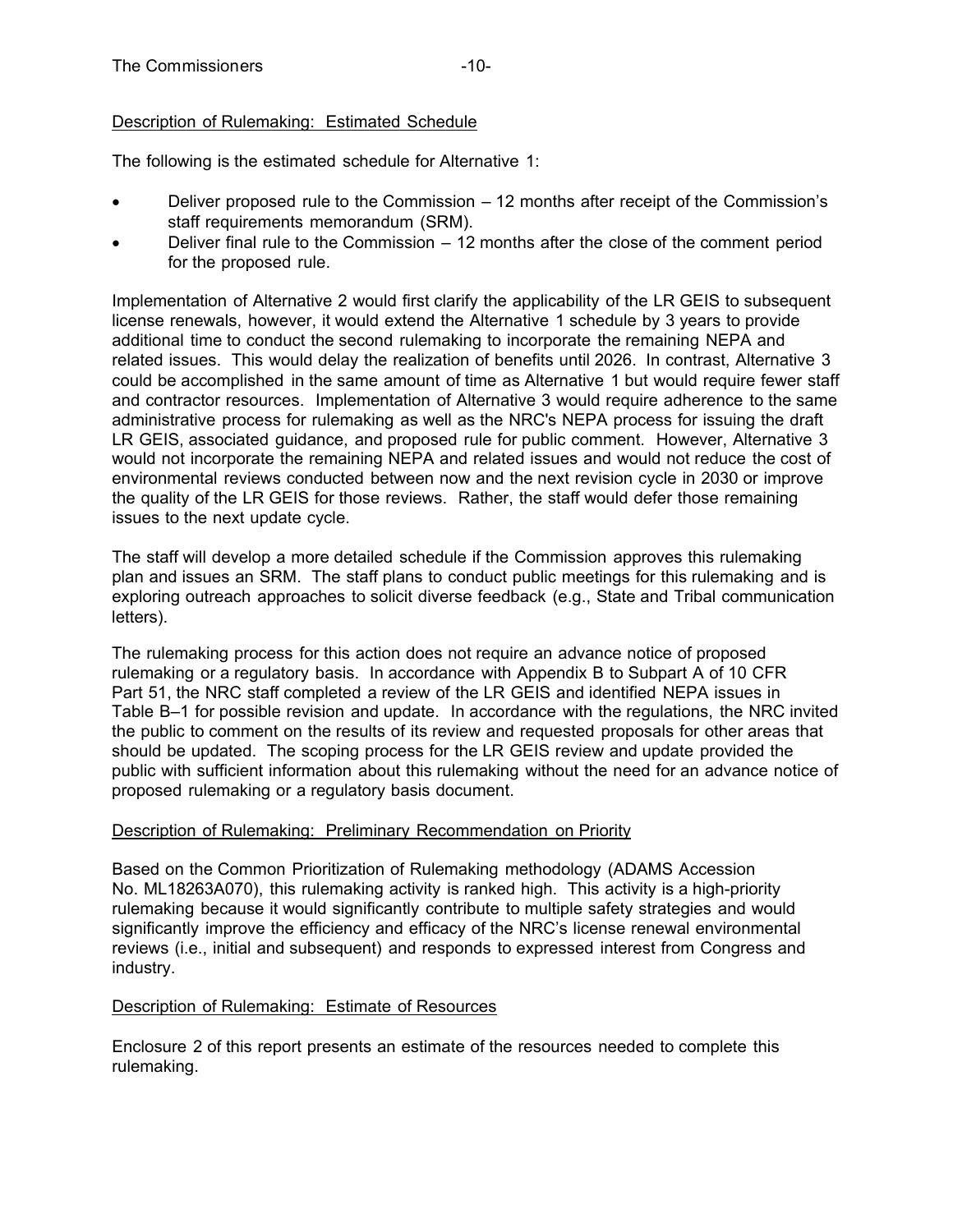The staff estimates that Alternative 1 would result in significant cost savings, largely from improving the efficiency of license renewal environmental reviews (e.g., initial and subsequent) by updating the LR GEIS, regulations, and associated guidance. Benefits resulting from this alternative would resolve the regulatory ambiguity concerning subsequent license renewal environmental reviews.

Alternative 2, while accomplishing the same objectives as Alternative 1, would require additional staff and contractor resources to fully complete the update.

Alternative 3 would require significantly less resources through fiscal year 2024; however, this alternative would not reduce the cost of environmental reviews conducted between now and the next revision cycle as the staff and license renewal applicants would not benefit from the improvements and environmental lessons learned since 2013.

### Cumulative Effects of Regulation

This rulemaking would have a net positive impact on the cumulative effects of regulation because it would potentially reduce the regulatory burden for both the NRC and license renewal applicants. The staff would conduct public meetings on the draft LR GEIS, proposed rule, and associated guidance documents; provide sufficient time for public comment; and conduct additional public outreach, as needed.

Additionally, the staff recognizes that there are other rulemaking projects affecting 10 CFR Part 51. The staff would coordinate with these other 10 CFR Part 51 rulemaking activities to limit overlapping attributes and requirements to minimize the cumulative effects of regulation on applicants and licensees.

### Agreement State Considerations

This rulemaking would not affect Agreement States. The rule changes are limited to 10 CFR Part 51 environmental protection regulations specific to nuclear power plant license renewals. The affected regulations are incumbent on the NRC alone and would not affect Agreement States.

### Guidance

In conjunction with this rulemaking, the staff would update and revise Regulatory Guide 4.2, Supplement 1, Revision 1, and NUREG-1555, Supplement 1, Revision 1, to incorporate any changes resulting from the LR GEIS and rule update.

### Advisory Committee on Reactor Safeguards Review

This rulemaking would be limited to the environmental protection regulations in 10 CFR Part 51 specific to nuclear power plant license renewal, would not involve safety regulations, and, therefore, would not require Advisory Committee on Reactor Safeguards review.

### Committee to Review Generic Requirements Review

This rulemaking would be limited to the environmental protection regulations in 10 CFR Part 51 specific to nuclear power plant license renewal. The staff has determined that backfit regulations and issue finality provisions do not apply to this rulemaking, as explained in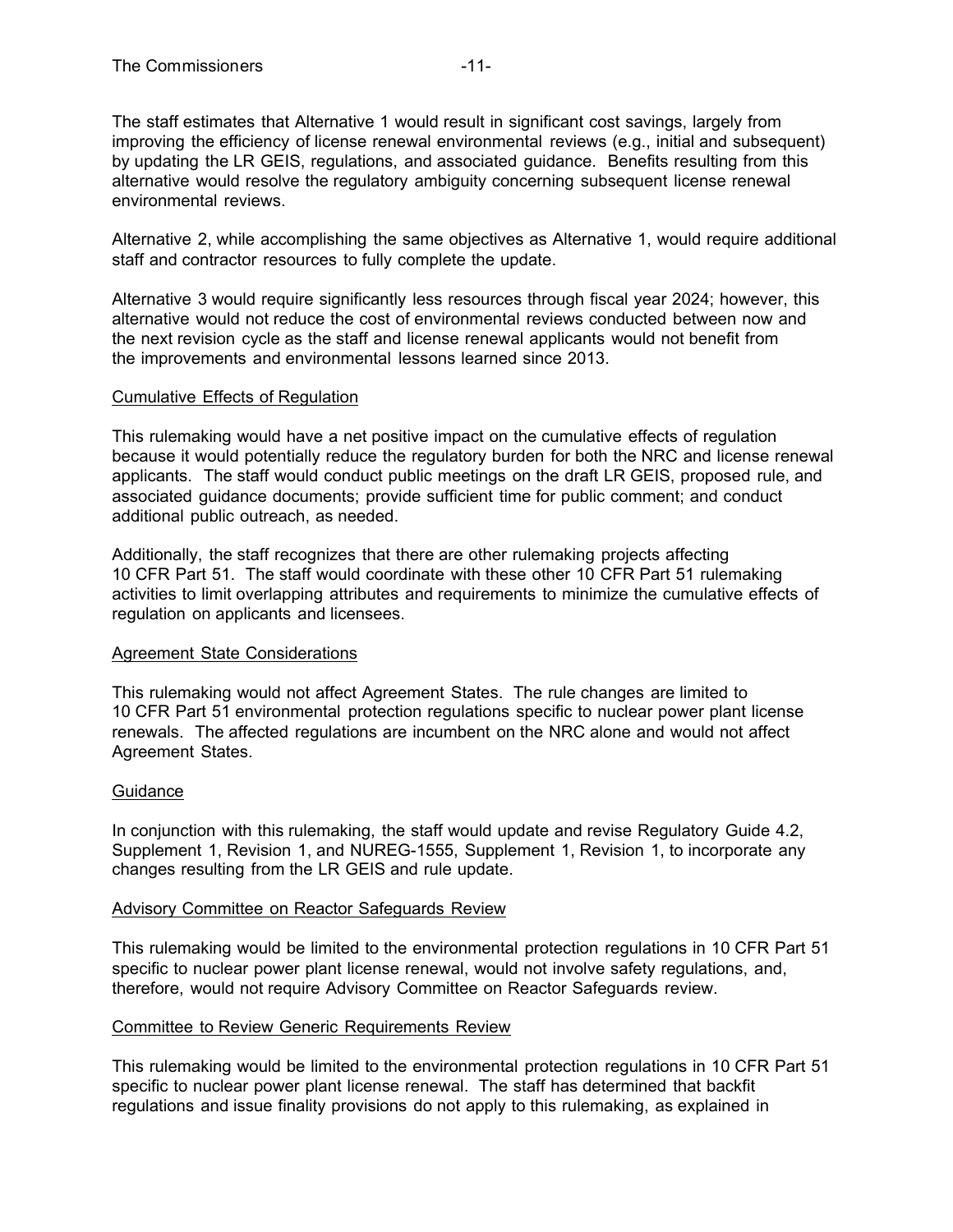"Description of Rulemaking: Preliminary Backfitting and Issue Finality Analysis" above, and, therefore, would not require Committee to Review Generic Requirements review.

### Analysis of Legal Matters

The Office of the General Counsel has reviewed this rulemaking plan and has not identified any issues necessitating a separate legal analysis at this time.

#### COMMITMENT:

The NRC is tracking this rulemaking activity in its centralized rulemaking tracking and reporting system. If the Commission approves initiation of the rulemaking, the staff will proceed to update the LR GEIS and draft a proposed rule for Commission review and approval.

#### RECOMMENDATION:

The staff recommends that the Commission approve Alternative 1, to proceed with a rulemaking to amend Table B–1 in Appendix B to Subpart A of 10 CFR Part 51 and update the LR GEIS and associated guidance documents, including removal of the word "initial" from 10 CFR 51.53(c)(3) and incorporation of corresponding changes to the technical basis that support its removal.

#### RESOURCES:

Enclosure 2 includes an estimate of the resources needed to complete this rulemaking.

#### COORDINATION:

The Office of the General Counsel has no legal objection to this action. The Office of the Chief Financial Officer has reviewed this paper and has no concerns with the estimated resources in Enclosure 2.

> Margaret M. Doane Doane Digitally signed by Margaret M. Date: 2021.07.22 17:01:31 -04'00'

Margaret M. Doane Executive Director for Operations

Enclosures:

- 1. Significant Issues Raised During Public Scoping
- 2. Estimated Resources (Non-Public)